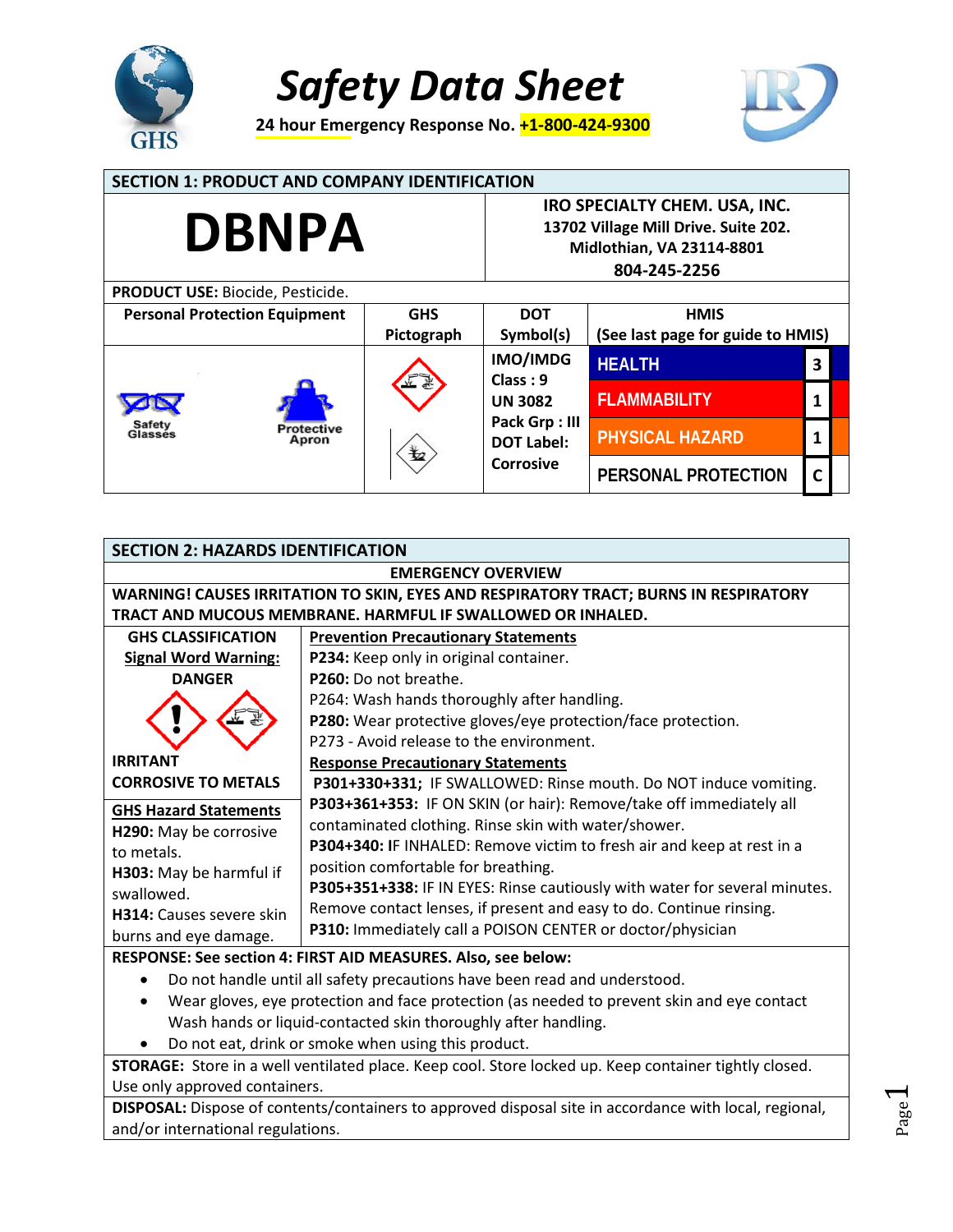

**24 hour Emergency Response No. +1-800-424-9300** 



| <b>SECTION 3: COMPOSITION/INFORMATION ON INGREDIENTS</b> |            |                 |  |
|----------------------------------------------------------|------------|-----------------|--|
| <b>COMPONENT</b>                                         | CAS No.    | <b>WEIGHT %</b> |  |
| 2,2-Dibromo-3-                                           | 10222-01-2 | 97.6%           |  |
| nitrilopropionamide - DBNPA                              |            |                 |  |
| Inert Ingredients                                        |            | 2.4%            |  |
|                                                          |            |                 |  |

#### **SECTION 4: FIRST-AID MEASURES**

**Inhalation:** When safe to enter area, remove from exposure. Use a bag valve mask or similar device to perform artificial respiration (rescue breathing) if needed. Get medical attention.

**Skin Contact:** Remove contaminated clothing, jewelry and shoes immediately. Wash with soap or mild detergent and large amounts of water until no evidence of chemical remains (at least 15 – 20 minutes). Get medical attention, if needed.

**Eye Contact:** Wash eyes immediately with large amounts of water or normal saline, occasionally lifting upper and lower lids, until no evidence of chemical remains. Get medical attention immediately. **Ingestion:** Never make an unconscious person vomit or drink fluids. Give water or milk. If vomiting occurs, keep head lower than hips to help prevent aspiration. If person is unconscious, turn head to side. Get medical attention immediately.

#### **SECTION 5: FIRE-FIGHTING MEASURES**

**Fire And Explosion Hazard:** Non flammable aqueous solution

**Extinguishing Media:** Regular dry chemical, carbon dioxide, water, and regular foam.

**Large fires:** Use regular foam or flood with fine water spray.

**Fire Fighting:** Move container from fire area if it can be done without risk. Cool containers with water spray until well after the fire is out. Stay away from the ends of tanks. Use extinguishing agents appropriate for surrounding fire. Do not get water directly on material.

**Large Fires:** Flood with fine water spray. Reduce vapors with water spray. Cool containers with water spray until well after the fire is out. Apply water from a protected location or from a safe distance. Avoid inhalation of material or combustion by-products. Stay upwind and keep out of low areas.

# **SECTION 6: ACCIDENTAL RELEASE MEASURES**

**Occupational Spill:** Do not touch spilled material. Stop leak if possible without personal risk.

**Small Spills:** Absorb with sand or other non-combustible material. Collect spilled material in appropriate container for disposal.

**Small Dry Spills:** Move containers away from spill to a safe area.

**Large Spills:** Dike for later disposal. Keep unnecessary people away, isolate hazard area and deny entry.

# **SECTION 7: HANDLING AND STORAGE**

**Handling:** Do not get into eyes, on skin, or on clothing. Avoid breathing vapor or mist. Keep container closed. Use with adequate ventilation. Wash thoroughly after handling.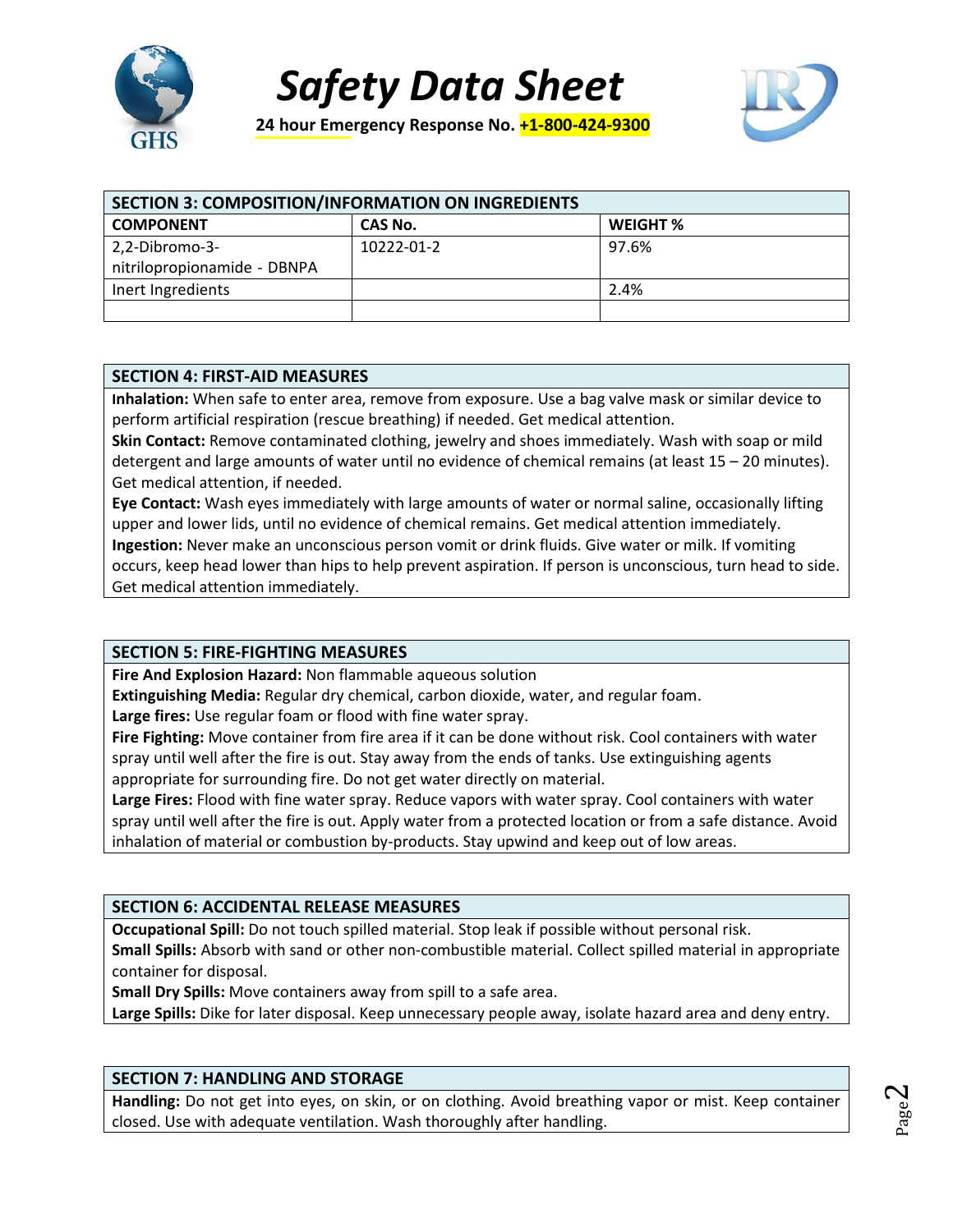



**24 hour Emergency Response No. +1-800-424-9300** 

**Storage:** Store in cool, dry, well ventilated area above 0oC. Product is stable under normal conditions of handling and storage.

Emptied containers retain vapor and product residue. Observe all recommended safety precautions until container is cleaned, reconditioned, or destroyed. The reuse of this material's container for nonindustrial purposes is prohibited and any reuse must be in consideration of the data provided in this material safety data sheet.

**Suitable Materials Of Construction:** Glass lining, PVC, polypropylene, glass reinforced plastic, and polyethylene.

**Unsuitable Materials Of Construction:** Mild steel, carbon steel, aluminum, and other metals.

# **SECTION 8: EXPOSURE CONTROLS/PERSONAL PROTECTION EQUIPMENT (PPE)**

**Exposure limit(s):** Exposure limits are listed below, if they exist.

**Exposure Limits:** No occupational exposure limits established.

**Ventilation:** Provide local exhaust ventilation system. Ventilation equipment should be explosionresistant if explosive concentrations of material are present. Ensure compliance with applicable exposure limits.

**Eye Protection**: Wear splash resistant safety goggles. Provide an emergency eye wash fountain and quick drench shower in the immediate work area.

**Clothing:** Wear appropriate chemical resistant clothing.

**Protective Material Types:** Rubber

**Respirator:** Under conditions of frequent use or heavy exposure, respiratory protection may be needed. Respiratory protection is ranked in order from minimum to maximum. Consider warning properties before use. Any dust, mist and fume respirator. Any air-purifying respirator with a high-efficiency particulate filter. Any powered, air purifying respirator with a dust, mist and fume filter. Any powered, air-purifying respirator with a high-efficiency particulate filter.

**For unknown concentrations or immediately dangerous to life or health**: Any supplied-air respirator with full face-piece and operated in a pressure-demand or other positive-pressure mode in combination with a separate escape supply, or any self-contained breathing apparatus with a full face-piece.

| <b>SECTION 9: PHYSICAL AND CHEMICAL PROPERTIES</b>                                               |                           |  |
|--------------------------------------------------------------------------------------------------|---------------------------|--|
| <b>Physical State:</b>                                                                           | Liquid                    |  |
| Appearance:                                                                                      | Colorless. to Brown       |  |
| Odor:                                                                                            | Mild                      |  |
| <b>Boiling Point:</b>                                                                            | >70 °C (1013 hPa)         |  |
| <b>Melting point:</b>                                                                            | Not available.            |  |
| <b>Specific gravity:</b>                                                                         | 1.25 to 1.3               |  |
| pH:                                                                                              | $1.5$ to 5                |  |
| Vapor pressure:                                                                                  | 25.2 hPa (25 $\degree$ C) |  |
| NOTE: the physical data above are typical values and should not be construed as a specification. |                           |  |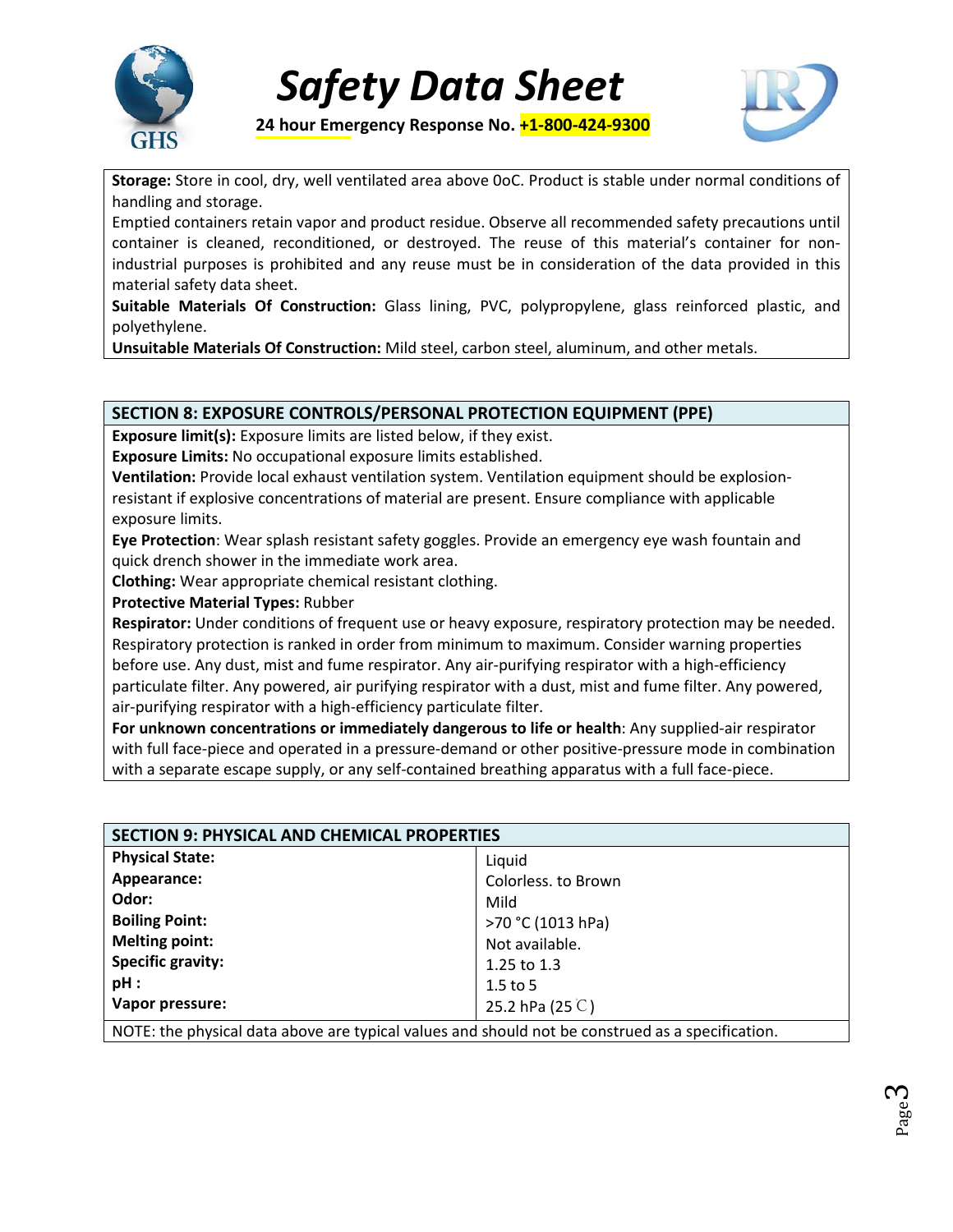

**24 hour Emergency Response No. +1-800-424-9300** 



### **SECTION 10: STABILITY AND REACTIVITY**

**Reactivity:** Substantial heat is evolved when mixed with alkali

**Stability:** Unstable [ ] Stable [ X ]

**Conditions To Avoid Instability:** Contact with common metals produces flammable hydrogen gas **Incompatibility - Materials To Avoid:** Strong bases, Strong oxidizing agents and strong alkali. Avoid contact with metal salts of sulfides and sulfites which could release toxic gases.

**Hazardous Decomposition Or Byproducts:** Thermal decomposition may produce toxic fumes of phosphorus oxides and/or phosphine. Carbon oxides, Nitrogen oxides.

**Possibility of Hazardous Reactions: Will occur [ ] Will not occur [ X ]** 

**Conditions To Avoid Hazardous Reactions:** Substantial heat is evolved when mixed with alkali.

**Polymerization:** Will not occur.

**Polymerization:** Will not occur.

# **SECTION 11: TOXICOLOGICAL INFORMATION**

*Toxicological information on this product or its components appear in this section when such data is available.*

**Epidemiology**: No data available. **Teratogenicit**y: No data available.

#### **Irritation or Corrosion:**

Acute toxicity, LD50, Oral, Rat, 2100. MG/KG. Acute toxicity, LD50, Skin, Species: Rabbit, > 6310. MG/KG. Acute toxicity, LD50, Oral, Duck, > 2510. MG/KG. Standard Draize Test, Skin, Species: Rabbit, 500.0 MG, 24 H. Standard Draize Test, Eyes, Species: Rabbit, 100.0 MG.

CAS# 13598-36-2: Acute toxicity, LD50, Oral, Rat, 1895. MG/KG. Standard Draize Test, Eyes, Species: Rabbit, 119.0 MG.

# **HEALTH EFFECTS:-**

**INHALATION:** 

**Acute Exposure:** Aqueous solutions have been reported to be corrosive to all mucous membranes. **Chronic Exposure:** No data available.

**Skin Contact:** Acute Exposure: Aqueous solutions may cause burning and itching.

**Chronic Exposure:** Repeated or prolonged exposure to irritants may cause dermatitis.

**Eye Contact:** Acute Exposure: Aqueous solutions may cause burning and itching.

**Chronic Exposure:** Repeated or prolonged exposure to irritants may cause conjunctivitis.

Ingestion: Acute Exposure: Aqueous solutions have been reported to be corrosive to all mucous membranes.

**Chronic Exposure:** Administration of 50, 150 or 500 mg/kg/day for 24 months resulted in reduced body weights and changes in liver, spleen and kidney weights or weight ratios in the high dose group. The noeffect level was considered to be 150 mg/kg/day.

Page 4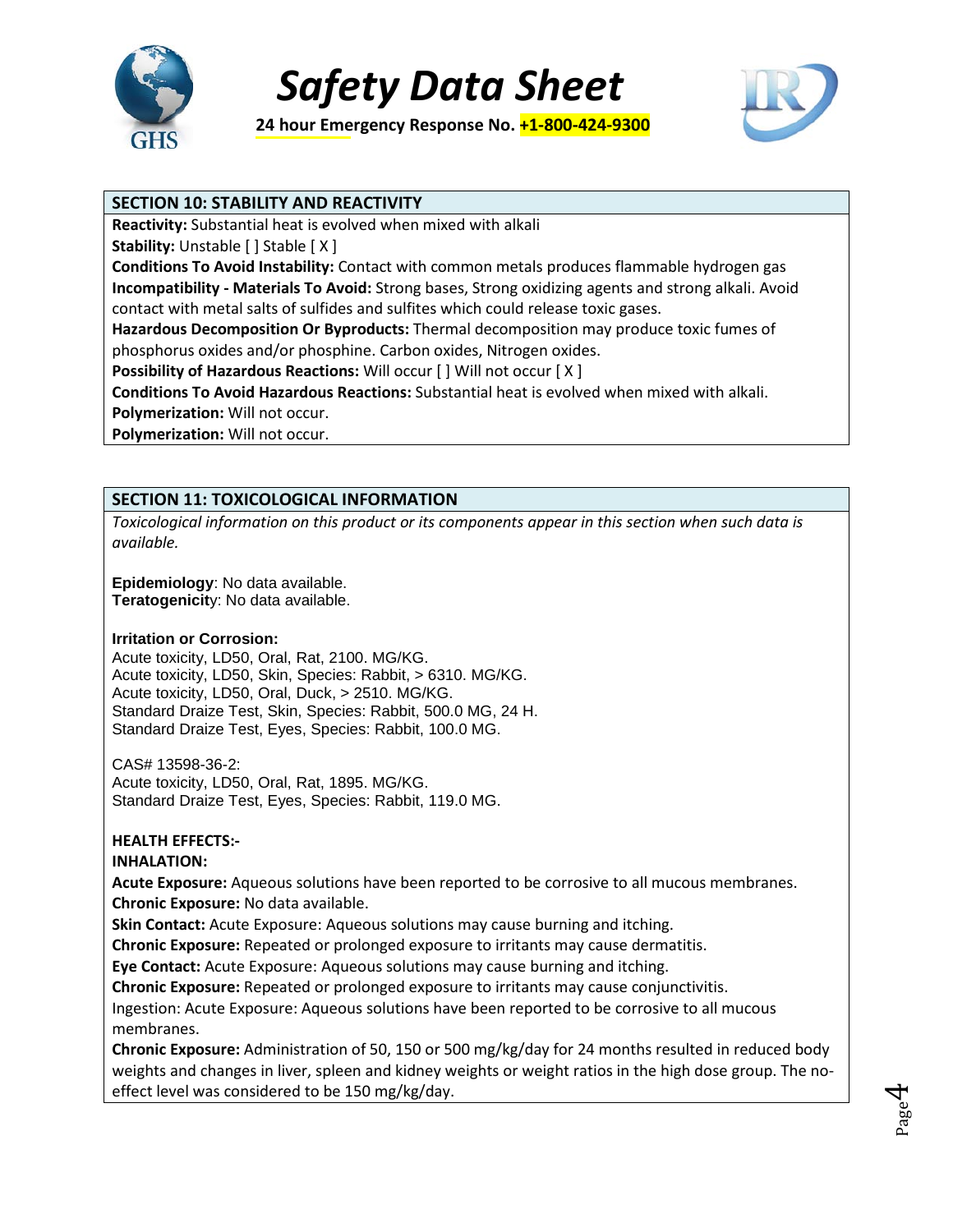

**24 hour Emergency Response No. +1-800-424-9300** 



### **SECTION 12: ECOLOGICAL INFORMATION**

**ENVIRONMENTAL TOXICITY:-** 

**Invertebrates:** 48 h, EC50 Water flea (Daphnia magna) 265 mg/l **Fish:** 48h, LC50 Rainbow trout (Oncorhynchus mykiss) >3440 mg/l **Algae:** 72 h, EC50 Algae (Selenastrum capricornutum) >140mg/l **Biodegradation:** Not available

#### **ENVIRONMENTAL FATE:-**

**Persistence and degradability:** The total of the organic components contained in the product is not classified as "readily biodegradable" (OECD-301 A-F). However, this product is expected to be inherently biodegradable.

**Bio-accumulative potential:** There is no evidence to suggest bioaccumulation will occur.

**Mobility in soil:** Accidental spillage may lead to penetration in the soil and groundwater. However, there is no evidence that this would cause adverse ecological effects.

**Other adverse effects:** Do not empty into drains. Not readily biodegradable

#### **SECTION 13: DISPOSAL**

**Environmental precautions:** CAUTION: Keep spills and cleaning runoff out of municipal sewers and open bodies of water.

**Disposal/Waste Classification:** When a decision is made to discard this material as supplied, it does not meet RCRA's characteristic definition of ignitability, corrosivity, or reactivity, and is not listed in 40 CFR 261.33. The toxicity characteristic (TC), however, has not been evaluated by the Toxicity Characteristic Leaching Procedure (TCLP).

For disposal, incinerate or landfill at a permitted facility in accordance with local, state, and federal regulations.

# **SECTION 14: TRANSPORT INFORMATION**

**LAND TRANSPORT (US DOT):**

**DOT Proper Shipping Name:** Corrosive liquid, acidic, organic, n.o.s. (Aminotri(Methylenephosphonic Acid))

**DOT Hazard Class:** CORROSIVE

**UN/NA Number:** UN3265

**Packing Group:** II

This material meets the EPA 'Hazard Categories' defined for SARA Title III Sections 311/312

[ ] Yes [X] No Chronic (delayed) Health Hazard

[ ] Yes [X] No Fire Hazard

[ ] Yes [X] No Sudden Release of Pressure Hazard

[ ] Yes [X] No Reactive Hazard

#### **SECTION 15: REGULATORY INFORMATION**

The following statutes, regulations and standards have the related prescribes on chemicals in terms of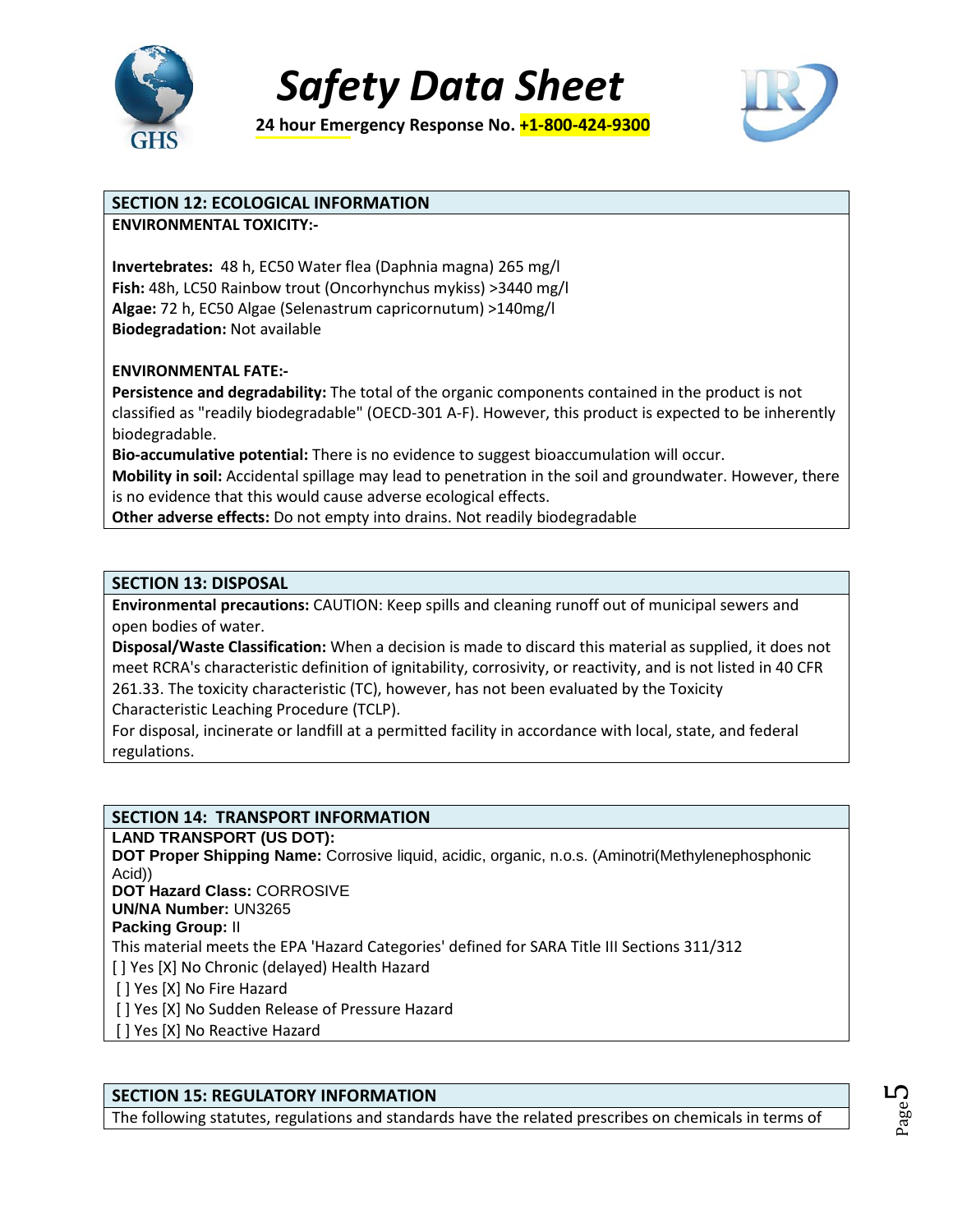



**24 hour Emergency Response No. +1-800-424-9300** 

safe use, storage, transportation, loading and unloading, classification and symbol S, etc.

- Provisions on the Environmental Administration of New Chemical Substances.
- The Regulation on Chemicals Safe Use at Working Site
- Law on Prevention and Control of Environmental Pollution Caused by Solid Waste.
- Occupational Exposure Limits for Hazardous Agent in The workshop Chemical Hazardous Agents (GBZ 2.1).

#### **CAS # Hazardous Components (Chemical Name) Other US EPA or State Lists**

- 6419-19-8 Aminotri (methylenephosphonic acid) CAA HAP,ODC: No; CWA NPDES: No; TSCA: Yes Inventory; CA PROP.65: No
- 13598-36-2 Phosphorous acid, Ortho CAA HAP,ODC: No; CWA NPDES: No; TSCA: Yes Inventory; CA PROP.65: No

#### **CAS # Hazardous Components (Chemical Name) International Regulatory Lists**

- 6419-19-8 Aminotri (methylenephosphonic acid) Canadian DSL: Yes; Canadian NDSL: No; Mexico INSQ: Yes; Australia ICS: Yes; China IECSC: Yes; Japan ENCS: Yes - (2)-1866; Korea ECL: Yes - KE-01622; Philippines ICCS: Yes; Taiwan TCSCA: Yes; REACH: Yes - (R), (P)
- 13598-36-2 Phosphorous acid, Ortho Canadian DSL: Yes; Canadian NDSL: No; Mexico INSQ: Yes; Australia ICS: Yes; China IECSC: Yes; Japan ENCS: Yes - (1)-421; Korea ECL: Yes - KE-28491; Philippines ICCS: Yes; Taiwan TCSCA: Yes; REACH: Yes - (R), (P)

#### **TSCA Status:** Y

**TSCA 12(b) export notification:** Not listed **CERCLA Section 103 (40 CFR 302.4):** N **SARA Section 302 (40 CFR 355.30):** N TPQ **SARA Section 304 (40 CFR 355.40):** N RQ **SARA Section 313 (40 CFR 372.65):** N **California Prop 65 Status:** N **SARA Acute Hazard:** Y **SARA Chronic Hazard:** N **SARA Fire Hazard:** N **SARA Reactivity Hazard:** N **SARA Sudden Release Hazard:** N **WHMIS Classification:** N **INTERNATIONAL REGULATIONS: EU Risk and Safety Phrases: R:** 22-36-38 Harmful if swallowed. Irritating to eyes. Irritating to skin **S:** 2-13-24-25-26-36-46

**China.** Inventory of Existing Chemical Substances in China (IECSC)): All intentional components are listed on the inventory, are exempt, or are supplier certified

# **SECTION 16: OTHER INFORMATION**

**Further information:** The information provided in this Safety Data Sheet is correct to the best of our knowledge, information and belief at the date of its publication. The information given is designed only as guidance for safe handling, use, processing, storage, transportation, disposal and release and is not to be considered a warranty or quality specification. The information relates only to the specific material